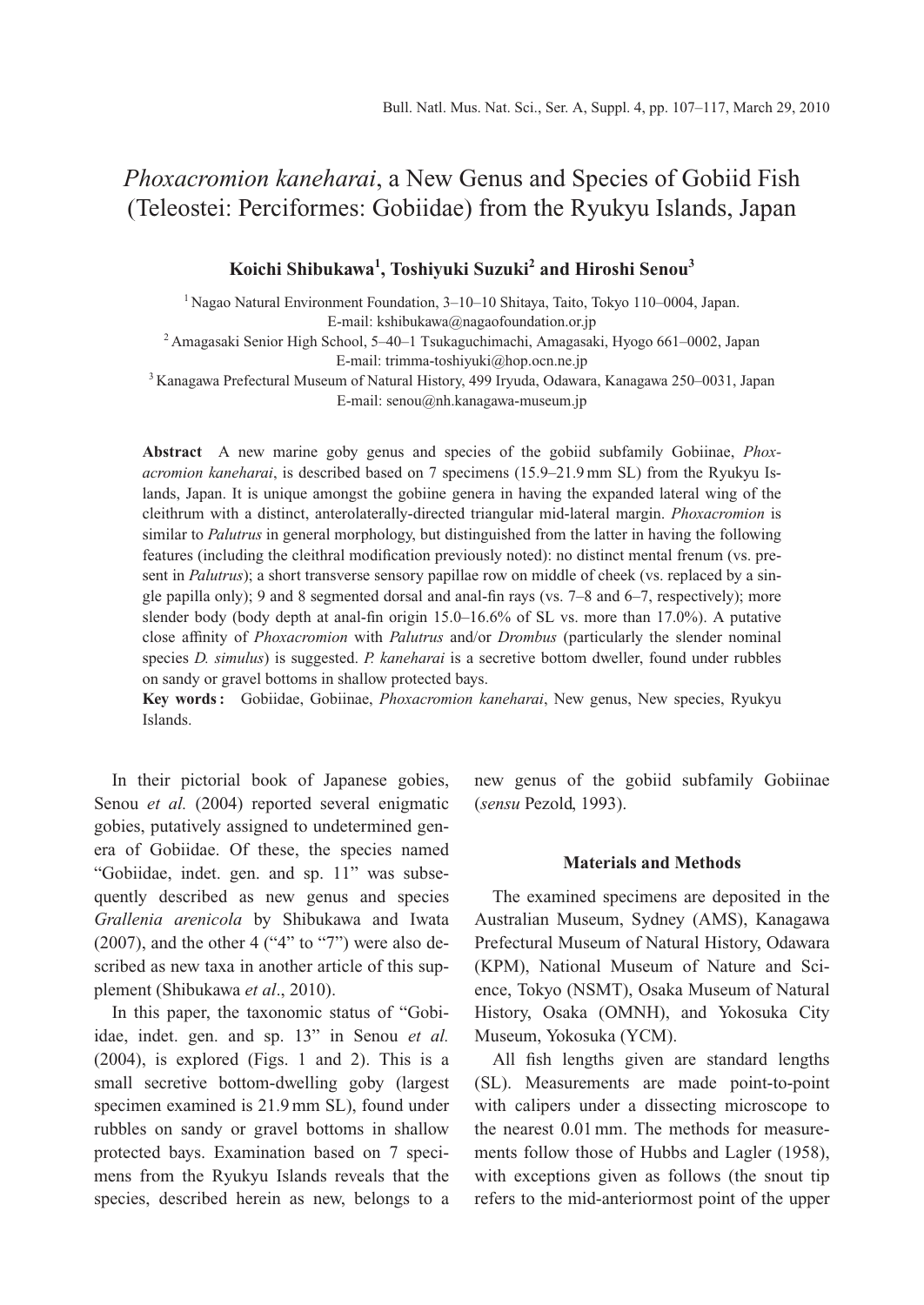108 Koichi Shibukawa, Toshiyuki Suzuki and Hiroshi Senou



Fig. 1. Freshly collected specimens of *Phoxacromion kaneharai* sp. nov., Amami-oshima Island, Amami Group of Ryukyu Islands, Japan. A) NSMT-P 94892, holotype, male, 21.9 mm SL; B) NSMT-P 94893, female, 20.1 mm SL. Photographed by T. Suzuki.



Fig. 2. Underwater photographs of *Phoxacromion kaneharai* sp. nov. (specimens not preserved), Kurasaki Beach, Kasari Bay, Amami-oshima Island, Amami Group of Ryukyu Islands, Japan, 2.5 m depth, 10 July 2007 (B) and 14 July 2009 (A, C and D). Photographed by H. Kanehara.

lip): head length is measured between the snout tip and posterior end of the head (including opercular membrane); interorbital width is the least width between the innermost rims of the right and left eyes; jaw length is measured between the

snout tip and the posteriormost point of the lip; head width and depth are measured at the preopercular margin; nape width is measured between the dorsalmost margins of the gill openings; body depth is measured at 3 locations, the first at the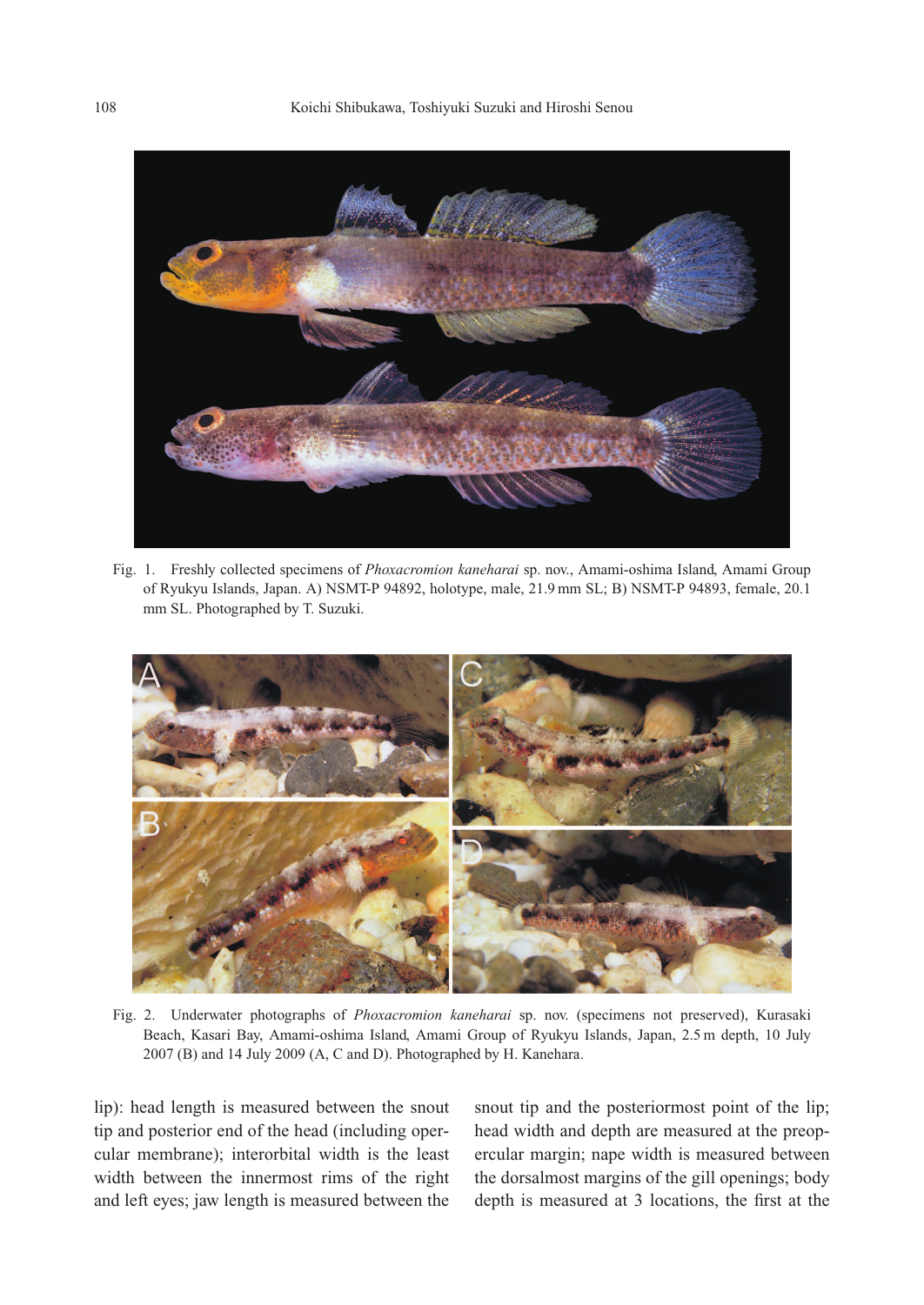pelvic-fin origin, the second at the first dorsal-fin origin, and the third at the anal-fin origin; body width is the greatest width of body behind pectoral-fin base; preanal and prepelvic lengths are measured from the snout tip to the origin of each fin; pectoral-fin length is measured from the base to the tip of the longest ray; pelvic-fin length is measured between the base of the pelvic-fin spine and the distal tip of the longest segmented ray; caudal-fin length is measured from the base to the tip of the middle caudal-fin ray. The methods of counts follow Akihito (1984), except for the following: longitudinal-scale count includes all diagonal rows from the dorsal insertion of the pectoral fin to the mid base of the caudal fin; 3 different transverse scale count are taken (see descriptive accounts); the circumpeduncular scale count is the number of scales along a zigzag vertical line through the narrowest point of the caudal peduncle; gill rakers including all elements are counted on the outer side of the first arch; the counts of pseudobranchial filaments include all rudiments. Scales and paired-fin rays are counted on both sides, but gill rakers and pseudobranchial filaments are counted on the right side only. Osteological features are observed from radiographs (for all specimens) and a single cleared and stained specimen, following the method of Potthoff (1984). The methods of Akihito (1984) are used in describing the pattern of the interdigitation of the dorsal-fin pterygiophores between the neural spines ("P-V"). Cephalic sensory canals and papillae were observed on specimens stained with cyanine blue, and their notations follow Akihito (1984) and Miller (1986).

#### *Phoxacromion* gen. nov.

[New Japanese name: Matsuribi-haze-zoku]

**Type species.** *Phoxacromion kaneharai* Shibukawa, Suzuki and Senou, new species.

**Diagnosis.** The new genus *Phoxacromion* is unique within the Gobiinae in having the expanded lateral wing of the cleithrum with a distinct, anterolaterally-directed triangular mid-lateral margin (Figs. 3 and 4). It is also distinguished from the other gobiine genera by the following combination of characters: VI-I, 9 dorsal-fin rays; I, 8 anal-fin rays; head depressed (its depth 75.7–86.7% of width), with robust and prominent lower jaw; mental frenum undeveloped; gill opening narrow, extending dorsally to a horizontal line through base of third, fourth or fifth pectoral-fin ray; tongue relatively narrow, with



Fig. 3. Schematic illustration of lateral view of head of *Phoxacromion kaneharai* sp. nov.; a part of operculum is cut and removed to the bottom-right. Open arrow indicates the anterolaterally-directed triangular bony projection of lateral wing of cleithrum. Drawn by K. Shibukawa.



Fig. 4. Lateral view of pectoral girdle of *Phoxacromion kaneharai* sp. nov., NSMT-P 94894, male, 18.4 mm SL. Arrow indicates the anteriorly-directed triangular projection of lateral wing of cleithrum. Scale bar=2 mm. Drawn by K. Shibukawa.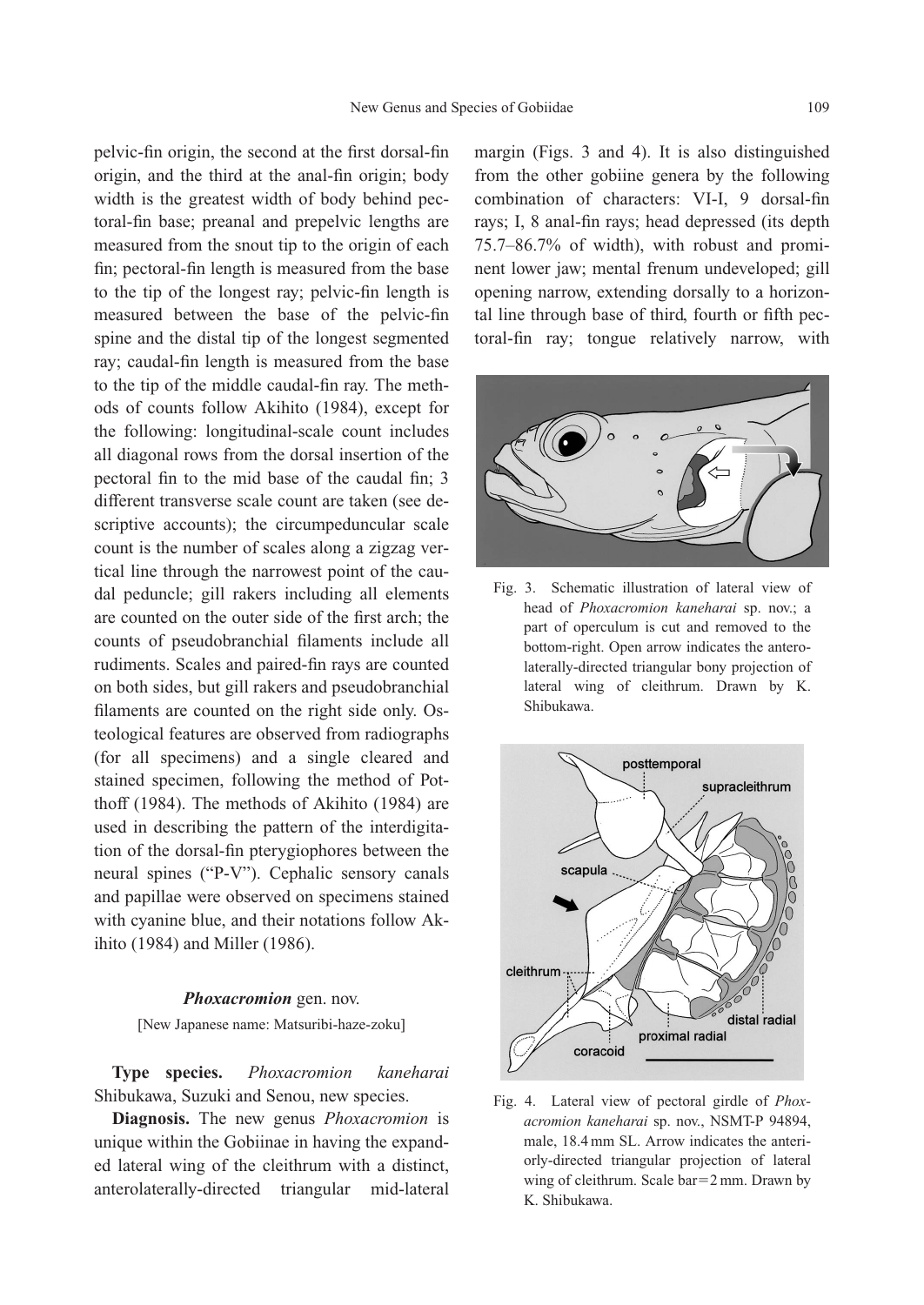rounded or near pointed anterior tip; sensorypapillae rows on cheek representing essentially a longitudinal pattern, with short row *b* not extending anteriorly to a vertical through middle of eye; row *c* uniserial, long; row *cp* transverse, comprising 2–3 papillae; 2–4 (usually 3 or 4) sensory papillae forming a transverse row just behind chin (=row  $f$ ); sensory canals on head well developed, with pores B', C (unpaired), D (unpaired), E, F, G, H', K', L', M', N and O'; 1016-26 vertebrae; P-V 3/II II I I 0/9.

**Comparison.** *Phoxacromion* is distinguished from all other gobiine genera in having a highly modified lateral wing of the cleithrum (Figs. 3 and 4).

*Phoxacromion* resembles *Palutrus* in general morphology. *Palutrus*, originally described by Smith (1959) for *P. reticulatus* Smith, 1959, is now being revised by Douglass F. Hoese of the Australian Museum, Sydney. It is not a well-defined genus, having: VI-I, 7–8 dorsal-fin rays; I, 6–7 anal-fin rays; 14–16 pectoral-fin rays; 23–25 longitudinal scales; 12 circumpeduncular scales; 1016–17-26–27 vertebrae; P-V 3/II II I I 0/9; no free rays on pectoral fin; a depressed head; distinctive single-lobed mental frenum; anterior margin of tongue nearly truncate or weakly emarginated; cephalic sensory canals with pores B', C (unpaired),  $D$  (unpaired),  $E$ ,  $F$ ,  $G$ ,  $H'$ ,  $K'$ ,  $L'$ ,  $M'$ , N, O'; reduced longitudinal pattern of sensorypapillae rows on cheek; row *a* relatively short, not extending, or barely extending, anteriorly to a vertical through middle of pupil; row *b* short, not reaching to a vertical through middle of eye; row *c* comprising sparsely-arranged papillae, long, extending posteriorly around a vertical through end of row *b*; and a pair of sensory papillae just behind chin  $(= row f)$  (D. F. Hoese, pers. comm.; KS, pers. obs.). None of these features is unique within the Gobiinae. *Palutrus* differs from *Phoxacromion* in having the lateral wing of the cleithrum not forming a distinct triangular projection (vs. mid-lateral part of lateral wing of the cleithrum triangular, projecting anterolateraly in *Phoxacromion*), well-developed, single-lobed mental frenum (vs. no distinct mental frenum developed) and sensory-papillae row *cp* comprising a single papilla (vs. row *cp* comprising 2–3 papillae, forming a vertical row), as well as the other minor discrepancies, e.g., 7–8 and 6–7 segmented dorsal and anal-fin rays, respectively (vs. 9 and 8, respectively), slightly higher body (body depth at anal-fin origin more than 17.0% vs. 15.0–16.6%), and a moderately wide gill opening, extending dorsally to a horizontal line through base of dorsalmost pectoral-fin ray (vs. extending dorsally to a horizontal line through base of third, fourth or fifth pectoral-fin ray). Other similar Indo-West Pacific gobiine genera are *Drombus* and *Hetereleotris*, although these genera have a typical transverse pattern of sensory-papillae rows on the cheek (see e.g., Akihito *et al.*, 2002; note that *D. simulus* represents a non-typical transverse pattern as shown in Suzuki *et al*., 2009, fig. 9) and usually have a nonmodified lateral wing of cleithrum (vs. modified as noted above, see also "Remarks" below). The typical member of *Drombus* has a moderatelydeveloped broad mental frenum (vs. undeveloped in *Phoxacromion*), longer sensory-papillae rows *a* and *b*, extending anteriorly to well beyond a vertical line through middle of eye (vs. not reaching, or just reaching, anteriorly to a vertical through middle of eye), and row *c* modified into some short transverse papillae rows (vs. simple longitudinal row). *Hetereleotris* has the ventral half, or more, of the first gill slit closed by membrane (vs. ventral two-fifths of the first gill slit closed by membrane in *Phoxacromion*), developed mental frenum (vs. undeveloped), and 10  $17=27$  vertebrae (vs.  $10+16=26$ ).

**Remarks.** *Drombus simulus*, originally described as a species of *Acentrogobius* based on 5 specimens from southeastern Mozambique (Smith, 1960), may have a close affinity to *Phoxacromion kaneharai*. Examination of recently collected *D. simulus* from Japan and Palau (see "Comparative Materials") revealed that some smaller specimens have a triangular lateral wing of the cleithrum, although, compared to *P. kaneharai*, this lateral wing is more obtuse and not so distinct. Larger specimens of *D. simulus* from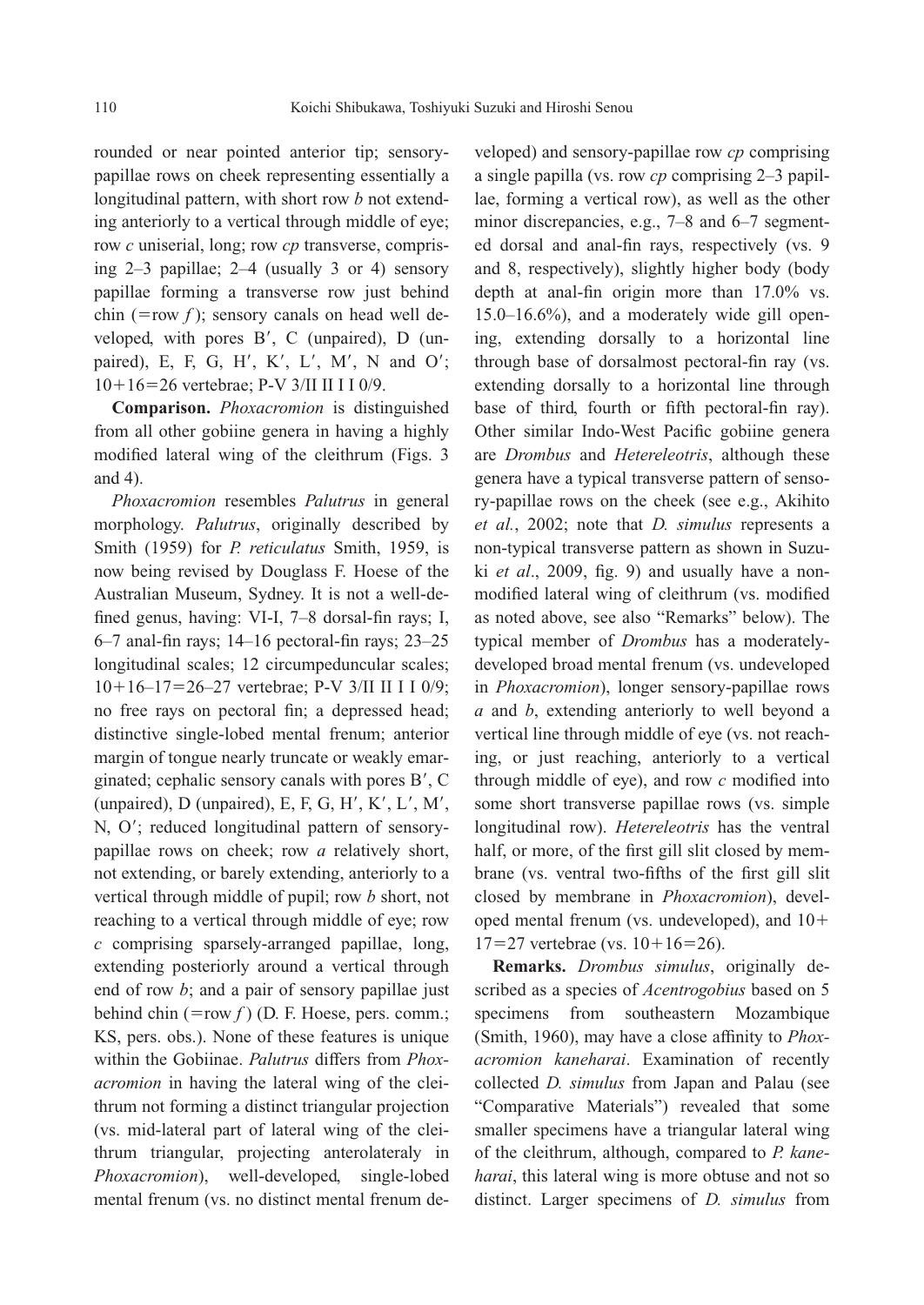Japan have a rounded and non-projecting margin of the lateral wing of cleithrum, as found in typical *Drombus*. The other species of *Drombus* do not have such a cleithral modification at any development stages (KS, pers. obs.). *Drombus simulus* is heterogeneous from the other species of the genus in having: short sensory-papillae row *b*, just extending anteriorly to, or a little beyond, a vertical through middle of eye (vs. extending well beyond a vertical through middle of eye in typical *Drombus*); row *c* representing multiple longitudinal rows (rather than several transverse rows as found in typical *Drombus*); row *cp* (can be read to comprise the sensory papillae of ventral half of longest transverse row on cheek) just reaching to a horizontal through posteriormost sensory papilla of row *d* (vs. extending ventrally beyond a horizontal through posteriormost sensory papilla of row *d* in typical *Drombus*). All of these features appear to be similar to *Phoxacromion* rather than typical *Drombus*, although sensory-papillae rows *a* and *c* are uniserial in *Phoxacromion* (vs. multiple in *D. simulus*). Other discrepancies between *D. simulus* and *P. kaneharai* are found in coloration. For example, *D. simulus* has a distinct black dot on the dorsal half of caudal-fin base (vs. black spot at midlateral base of caudal fin in *P. kaneharai*), and a vivid orange-yellow wedge-shaped spot on the dorsal margin of the pectoral-fin base (vs. no such spot). For additional information about the coloration of *D. simulus*, see Suzuki *et al.* (2009: 9).

As with *Palutrus*, *Drombus* is a poorly-defined genus that needs extensive revisionary study; the taxonomic status of all nominal species are not well explored, and the generic limits are still ambiguous. Larson and Murdy (2001) placed *Ctenogobius globiceps* Hora, 1923, *Ctenogobius kranjiensis* Herre, 1940 and *Rhinogobius ocyurus* Jordan and Seale, 1907 in *Drombus*, but these nominal species lack any salient character of *Drombus* shown in the key to gobiid genera provided by them (viz. "1 vertical papilla row on midcheek extends ventrally past lowermost longitudinal cheek row" vs. not in these 3 nominal species). Also, Larson and Murdy (2001) did not include the type species of the genus, *Drombus palackyi* Jordan and Seale, 1905 (type locality: Negros, Philippines), in their list of marine and brackish-water gobies in the Western Central Pacific, although this species had been described earlier than all nominal species of *Drombus* they listed. Also note that *Gobius bontii* Bleeker, 1849, frequently mis-assigned to *Drombus*, is actually a species of *Amoya*, based on an examination of the holotype (RMNH 4658) made by the first author.

Although premature at this time, a phylogenetic analysis of *Drombus*, *Palutrus* and *Phoxacromion* is necessary to re-define the generic limits of each. Above-noted similarities suggest including *Drombus simulus* in *Phoxacromion*. Nevertheless, we here retain it as a pending matter, because we have not yet examined the holotype of *D. simulus*.

**Etymology.** The new generic name *Phoxacromion* is derived from the Greek *phoxos* (meaning "pointed") and *akromion* (meaning "point of the shoulderblade") in reference to the characteristic modification of cleithrum in the type species. The gender is neuter.

#### *Phoxacromion kaneharai* sp. nov.

[New Japanese name: Matsuribi-haze] (Figs. 1–5; Table 1)

Gobiidae, indet. gen. and sp. 13. Senou *et al.*, 2004: 479 (Amami-oshima Island and Okinawa-jima Island, Ryukyu Islands, Japan; underwater photograph and brief account).

**Holotype.** NSMT-P 94892, male, 21.9 mm SL, Kurasaki Beach, Ashitoku, Tatsugo, Amami-oshima Island, Amami Group of Ryukyu Islands, Japan (28°26.07'N, 129º37.85E), 17 Dec. 2003, collected by T. Yonezawa.

Paratypes. Total 6 specimens (5 males and 1 female), 15.9–20.1 mm SL: AMS I. 44870-001, 1 specimen (male), 19.8 mm SL, collected with holotype; NSMT-P 94893, 1 specimen (female), 20.1 mm SL, collected with holotype; NSMT-P 94894, 1 specimen (male, cleared and stained), 18.4 mm SL, collected with holotype; KPM-NI 4170, 1 specimen (male), 15.9 mm SL, Sunabe Beach, Chatan-cho, Nakagusuku-gun, Okinawa-jima Island, Okinawa Group of Ryukyu Islands, Japan, 20 m depth, Sep. 1997 (collected by M. Ikeda); OMNH 35379, 1 specimen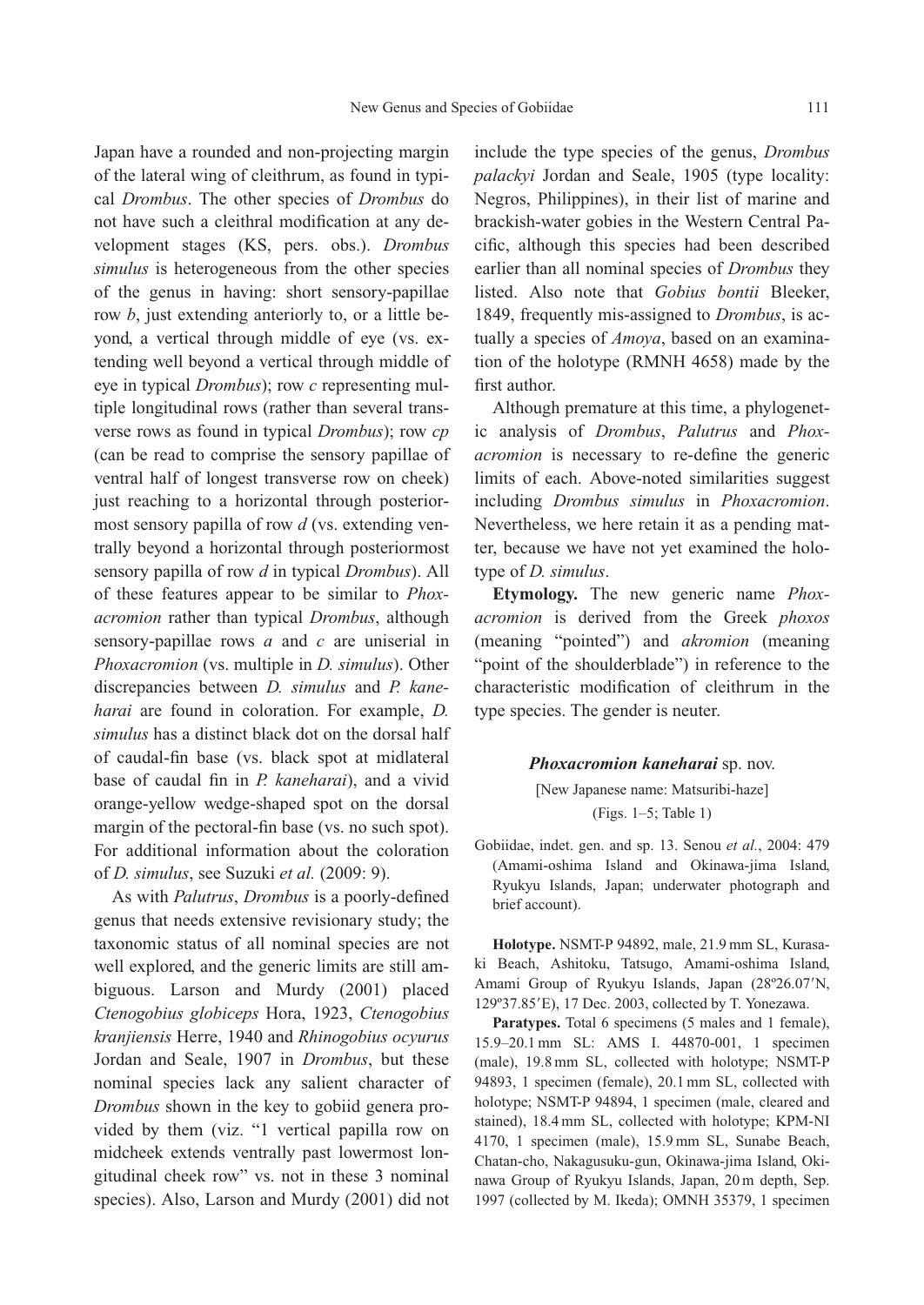(male), 18.5 mm SL, collected with holotype; YCM-P 44206, 1 specimen (male), 18.2 mm SL, collected with holotype.

**Diagnosis.** See "Diagnosis" of the genus.

**Description.** In the following description, the counts of holotype have an asterisk, and the frequency of each count in given in the parentheses following relevant count. Dorsal-fin rays VI-I, 9\* (7); anal-fin rays I,  $8*(7)$ ; pectoral-fin rays 16 (4) or  $17*(10)$ ; pelvic-fin rays I,  $5*(12)$ ; segmented caudal-fin rays  $9+8*$  (7), including  $7+7*$  (7) branched rays (viz. ventralmost and dorsalmost 2 rays unbranched in all specimens); dorsal unsegmented caudal-fin rays 4\* (2) or 5 (5); ventral unsegmented caudal-fin rays  $3*(1)$ , 4 (5), 5 (1); longitudinal scales 26\* (6), 27 (6) or 28 (2); transverse scales from anal-fin origin dorsoanteriorly to base of first dorsal fin  $9*(5)$ ,  $10*(7)$  or

11 (2); transverse scales from anal-fin origin dorsoposteriorly to base of second dorsal fin 9\* (13) or 10 (1) ; transverse scales from origin of second dorsal fin ventroposteriorly to base of second dorsal fin 8 (3) or  $9*(11)$ ; predorsal scales 7 (1),  $10<sup>*</sup>$  (4) or 11 (2); circumpeduncular scales  $12<sup>*</sup>$ (7); gill rakers on outer surface of first arch  $2+5$ (2); pseudobranchial filaments  $4(1)$  or  $5(1)$ ; vertebrae  $10+16=26$ \* (7); epural  $1$ \* (7); anal-fin pterygiophores anterior to first haemal spine 2\* (7); P-V 3/II II I I 0/9\* (7).

Proportional measurements are given in Table 1. Body subcyrindrical, compressed posteriorly. Head well depressed, its depth 75.7–86.7% of width. Snout slightly shorter than eye diameter, its length 20.1–22.6% and 74.1–89.1% of head length and eye diameter, respectively. Eyes dorsolateral, moderately large, its diameter

| Table 1. Proportional measurements of <i>Phoxacromion kaneharai</i> sp. nov. |
|------------------------------------------------------------------------------|
|------------------------------------------------------------------------------|

|                                     | Holotype        | Paratypes           |                  |                 |                |                       |                 |
|-------------------------------------|-----------------|---------------------|------------------|-----------------|----------------|-----------------------|-----------------|
|                                     | NSMT-P<br>94892 | AMS I.<br>44870-001 | OMNH-P<br>353749 | NSMT-P<br>94894 | YCM-P<br>44206 | <b>KPM-NI</b><br>4170 | NSMT-P<br>94893 |
|                                     | male            | male                | male             | male            | male           | male                  | female          |
| Standard length (mm)                | 21.9            | 19.8                | 18.5             | 18.4            | 18.2           | 15.9                  | 20.1            |
| In % of standard length             |                 |                     |                  |                 |                |                       |                 |
| Head length                         | 30.0            | 29.2                | 30.0             | 29.6            | 30.3           | 31.2                  | 29.9            |
| Snout length                        | 6.7             | 6.6                 | 6.3              | 6.3             | 6.8            | 6.3                   | 6.5             |
| Eye diameter                        | 7.7             | 7.4                 | 7.7              | 8.0             | 7.7            | 8.5                   | 8.0             |
| Interorbital width                  | 2.2             | 2.1                 | 2.0              | 2.1             | 2.1            | 1.2                   | 2.1             |
| Jaw length                          | 10.8            | 10.7                | 10.2             | 10.3            | 10.7           | 10.9                  | 10.0            |
| Head depth                          | 14.8            | 13.5                | 13.6             | 14.6            | 14.3           | 15.8                  | 14.3            |
| Head width                          | 17.5            | 17.6                | 16.3             | 16.8            | 19.0           | 18.8                  | 18.5            |
| Nape width                          | 14.7            | 13.6                | 14.4             | 13.7            | 13.7           | 12.5                  | 15.8            |
| Body depth at P <sub>2</sub> origin | 15.7            | 15.4                | 14.7             | 14.0            | 16.0           | 14.6                  | 14.3            |
| Body depth at $D_1$ origin          | 14.9            | 14.0                | 13.8             | 13.8            | 14.3           | 14.6                  | 14.3            |
| Body depth at A origin              | 16.6            | 15.3                | 15.3             | 15.0            | 15.2           | 16.0                  | 16.0            |
| Body width                          | 13.0            | 11.7                | 11.9             | 11.6            | 12.3           | 13.4                  | 13.6            |
| Predorsal length                    | 35.8            | 36.3                | 36.6             | 37.0            | 37.3           | 35.9                  | 37.4            |
| Prepelvic length                    | 31.0            | 29.3                | 30.2             | 31.6            | 31.1           | 33.6                  | 30.8            |
| Preanal length                      | 56.7            | 58.0                | 58.1             | 58.0            | 59.2           | 58.5                  | 59.0            |
| Caudal-peduncle length              | 23.7            | 23.0                | 23.5             | 24.1            | 21.5           | 22.3                  | 23.8            |
| Caudal-peduncle depth               | 11.9            | 11.5                | 11.1             | 10.5            | 11.1           | 11.9                  | 11.0            |
| Length of $D_1$ base                | 20.0            | 18.6                | 17.4             | 10.1            | 18.9           | 17.7                  | 19.5            |
| Length of D <sub>2</sub> base       | 25.5            | 26.1                | 25.3             | 25.1            | 25.4           | 26.1                  | 26.4            |
| Length of A base                    | 20.4            | 21.5                | 19.9             | 19.5            | 21.1           | 21.2                  | 20.7            |
| $P_1$ length                        | 26.3            | 24.9                | 25.6             | 25.5            | 27.4           |                       | 26.0            |
| $P_2$ length                        | 24.2            | 21.7                | 21.5             | 21.2            | 23.2           | 21.2                  | 23.3            |
| C length                            | 26.8            | 25.9                | 26.0             | 26.1            | 25.2           |                       | 25.3            |

Abbreviations: A, anal fin; C, caudal fin; D<sub>1</sub>, first dorsal fin; D<sub>2</sub>, second dorsal fin; P<sub>1</sub>, pectoral fin; P<sub>2</sub>, pelvic fin.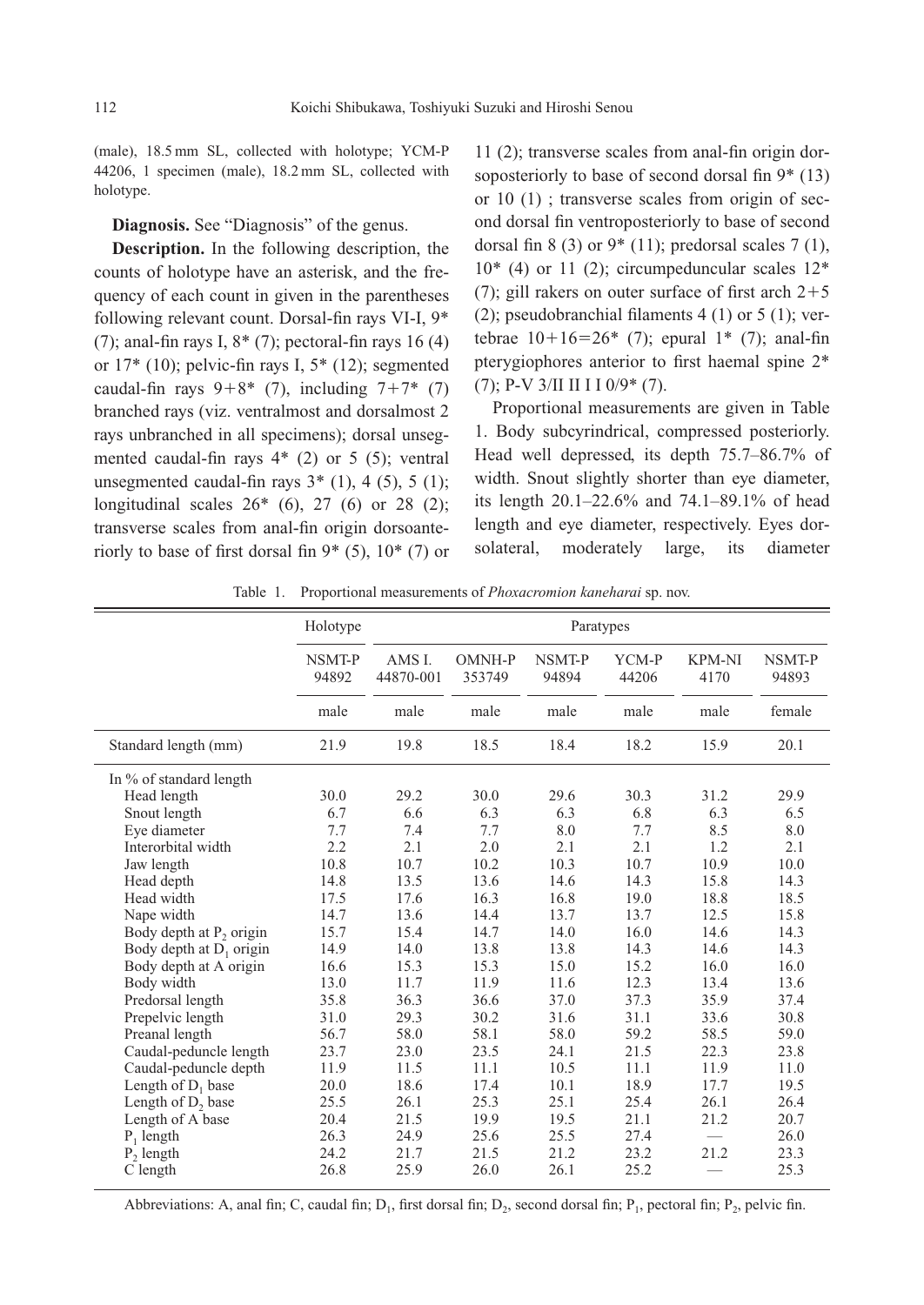25.4–27.2% of head length; interorbital width narrower than pupil diameter. Anterior naris opening at tip of short tube; posterior naris a simple pore with only a slightly elevated anterior margin, or opening at tip of very shot tube (shorter than anterior narial tube), closer to eye than anterior narial tube; no flaps at tip of narial tubes. Jaws moderate in size, its length 33.5–36.6% of head length; posterior end of jaws extending to a vertical through anterior margin or middle of pupil; lower jaw robust, projecting beyond upper jaw; gape oblique, forming an angle of about 35 degrees of body axis. No bony projections (e.g., spines or serrations) at posterior margin of preopercle. Tongue relatively narrow, with rounded or nearly pointed anterior margin; anterior part of tongue free from floor of buccal cavity. Chin slightly swollen, but not forming a distinct fleshy projection (=mental frenum). Ventroposterior margin of lower lip broadly interrupted at chin. Gill opening relatively narrow, extending dorsally and ventrally to horizontal lines through base of third, fourth or fifth pectoral-fin ray and a little beyond ventral margin of pectoral-fin base, respectively; gill membranes broadly attached to isthmus, no free rear fold of gill membranes across isthmus. Ventral two-fifths (approximate) of first gill slit closed by membrane. Gill rakers on outer surface of first arch reduced in size, forming small papilla-like projection in each. Mid-lateral part of lateral wing of cleithrum with a distinct, anterolaterally-directed triangular bony projection; no fleshy projections on lateral surface of cleithrum. No cutaneous ridge along predorsal midline. Dorsal fins closed but not confluent each other; heights of first and second dorsal fins subequal; second or third spine of first dorsal fin longest; all dorsal-fin spines slender and flexible; no elongate and filamentous dorsal-fin spines; all segmented dorsal-fin rays branched; ultimate dorsal-fin ray split to base (and counted as single ray). Anal fin slightly lower than second dorsal fin, and originates ventral to base of first to second segmented rays of dorsal fin; anal-fin spine slender and flexible; all anal-fin segmented rays branched; ultimate anal-fin ray split to base (and counted as single ray). Pectoral fin elliptical, almost symmetrical dorsoventrally; pectoral fin slightly longer than pelvic fin; almost all pectoral-fin rays branched, except for dorsalmost simple ray; ninth, tenth or eleventh pectoral-fin ray longest; pectoral fin usually extending posteriorly to, or just before, a vertical line through origin of anal fin (reaching to a vertical through anterior base of first segmented anal-fin ray in 1 specimen). Pelvic fin fused medially by well-developed frenum (between spines) and connecting membrane (between innermost rays); pelvic fin extending to anus; all pelvic-fin segmented rays multibranched; fourth pelvic-fin ray longest, slighly longer than fifth; pelvic frenum thin, with smooth and concave posterior margin; width of pelvic frenum greater than height. Caudal fin rounded, almost symmetrical dorsoventrally, shorter than head (caudal-fin length 83.0–89.4% of head length); no elongate caudal-fin rays.

Scales on body ctenoid with peripheral cteni, except for those on occipital region, nape, prepelvic region, belly, pectoral-fin base, narrow area along dorsal and anal fins and basal part of caudal fin with cycloid scales; no modified scales with enlarged cteni; scales on nape extending anteriorly beyond a vertical line through posterior margin of preopercle (usually reaching slightly behind a vertical through posterior margin of eye); head naked, exclusive of occipital region and nape.

Teeth on jaws slender, unicuspid; teeth on outermost row, restricted before a vertical line through anterior base of anterior narial tube, and distinctly larger than inner teeth in each jaw; 1–2 pairs of teeth on posteriormost part of outermost row of upper jaws largest; inner teeth on jaws forming tooth band anteriorly (ca. 3–4 and 3–6 irregular rows around upper and lower-jaw symphysises, respectively), narrowing to single row posteriorly; in lower jaw, posteriormost tooth on outermost row largest, similar in shape and size to largest teeth on upper-jaw; no teeth on vomer and palatine.

Cephalic sensory systems are illustrated in Fig. 5. Anterior oculoscapular canal usually with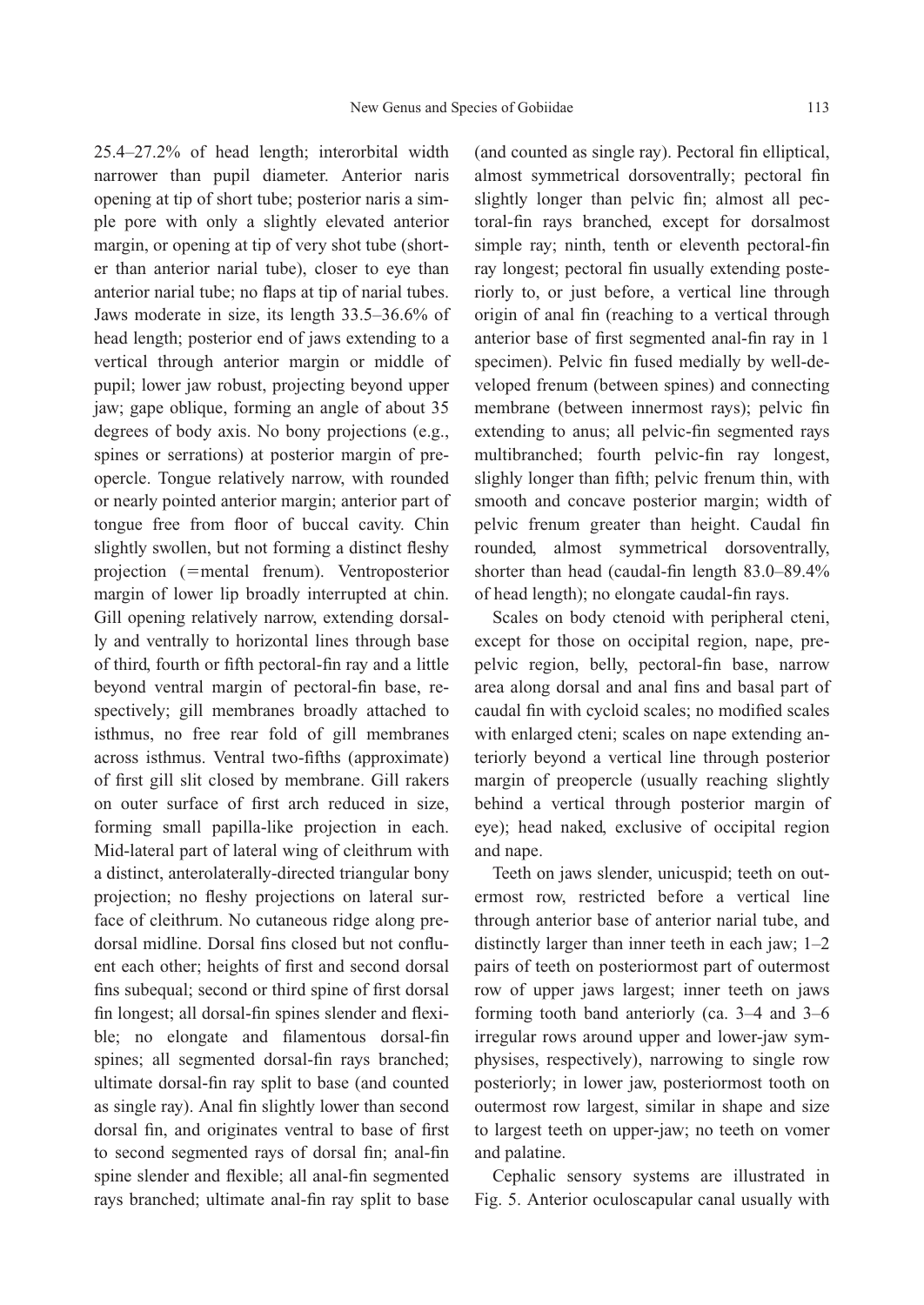pores B', C (unpaired), D (unpaired), E, F, G and H. Posterior oculoscapular well separated from anterior oculoscapular canal, with pores K' and L. Preopercular canal not continuous with oculoscapular canals, with pores M', N and O'. All sensory-papillae rows uniserial in each. Four essentially longitudinal sensory-papillae rows on cheek, i.e. rows *a*, *b*, *c* and *d*; row *cp* comprising 2–3 vertically-arranged papillae; row *a* relatively short, extending anteriorly to a vertical through middle or posterior part of pupil; row *b* short, comprising 3–5 papillae, at middle of cheek; row *c* relatively long, extending posteriorly beyond a vertical through posterior end of row *b*; rows *c* and *d* interrupted at midway; row *e* and *i* interrupted at midway; 2–4 sensory papillae just behind chin (=row  $f$ ), forming a transverse row. Sensory-papillae rows on midlateral body along axis uniserial, short and restricted on a single scale in each. Three sensory-papillae row on caudal fin, each arranged along ray and ending at middle of fin.

*Color when alive (Fig. 2).* Ground color of head and body grayish white, slightly darkened dorsally; snout and anterior parts of jaws light gray; eye grayish white dorsally, medium gray ventrally; blackish oblique band extending from eye to posterior part of lower jaw through upper jaw; blackish horizontal band extending from eye to dorsal edge of operculum; cheek dark grayish brown (e.g., Figs. 2A and D) or pearl white with a dark brownish gray mottle (Fig. 2C); operculum pearl white with some irregular-shaped dark brownish gray mottles; a series of six horizontally-elongate blackish blotches at midlateral body, last of which located at end of caudal peduncle; numerous minute reddish or orange chromatophores scattered on jaws, snout, cheek, operculum, pectoral-fin base and ventral half of body; 5–6 small black spots along dorsal profile of body; pectoral-fin base and basal part of pectoral fin with a vivid white blotch, larger than eye; remaining part of pectoral fin translucent; caudal fin translucent, except for whitish basal area; dorsal and anal fins translucent with numerous minute whitish or orange chromatophores.



Fig. 5. Ventral (top), lateral (middle) and dorsal (bottom) views of head of *Phoxacromion kaneharai* sp. nov. (NSMT-P 94892, male, 21.9 mm SL), showing cephalic sensory papillae (dots). AN and PN, anterior and posterior nares, respectively. Arrows show position where gill membrane is attached to body. Drawn by K. Shibukawa.

According to Hiroyuki Kanehara (Amami-oshima Island, Ryukyu Islands of Japan), the specimens with bright yellowish-orange heads were sometimes found in the Amami-oshima Island, Ryukyu Islands of Japan (Fig. 2B); this appears to be nuptial color of males. The other color variant, possibly a transient color form exhibited by specimens in an excited state (see "Remarks"), was illustrated by Senou *et al*. (2004: 479); the specimen has paler body with a series of six deep reddish-orange blotches mid-laterally, in addition to a reddish orange band from the eye to the dorsal part of pectoral-fin base.

*Color when fresh (Fig. 1).* Ground color of head and body beige dorsally, pale or grayish white ventrally [ground color of head (excepting occipital region and nape) tinged to yellowish orange in males with nuptial color]; numerous thickened grayish brown or blackish brown chromatophores covering head and body (exclusive of belly, prepelvic region and ventral surface of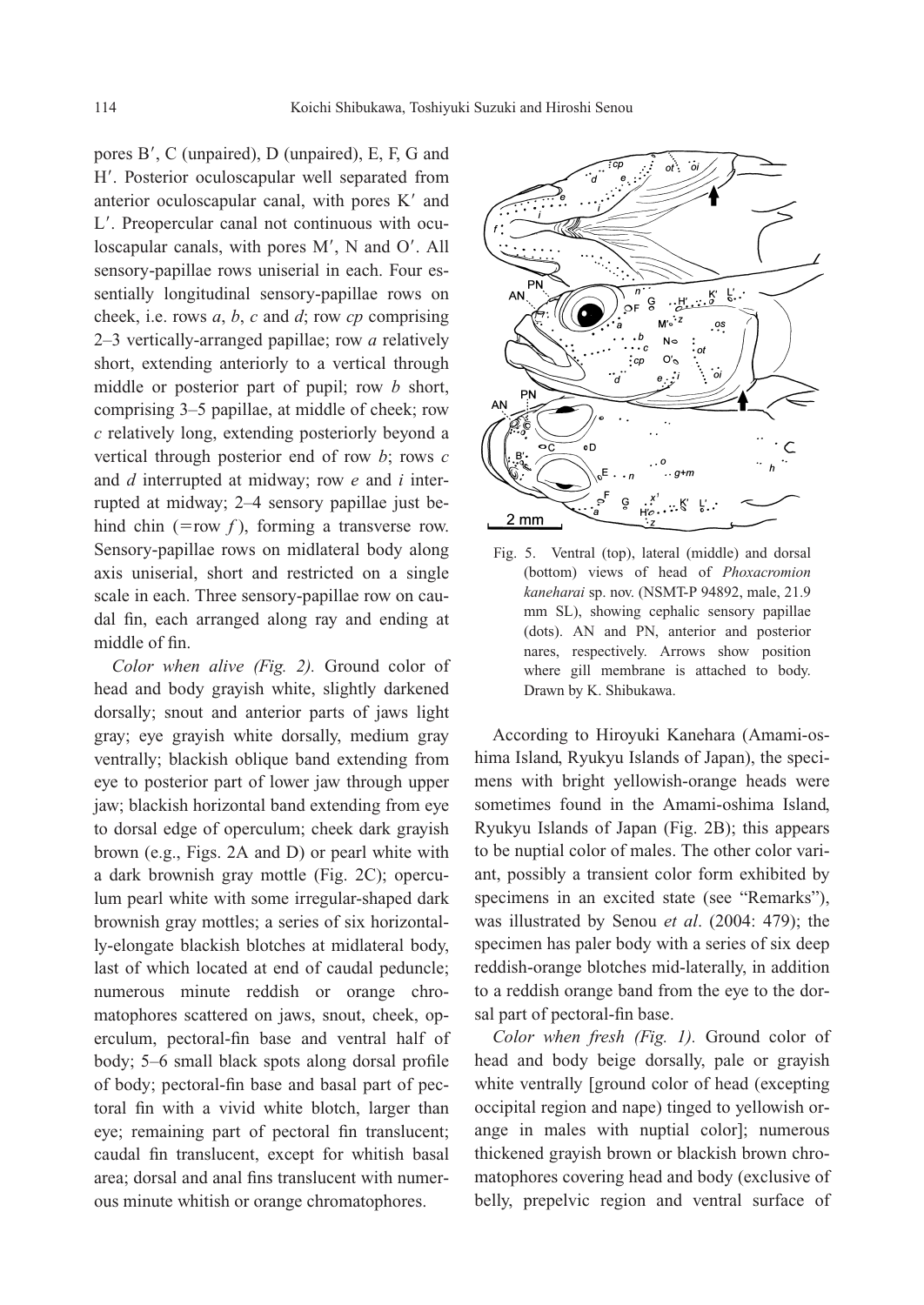head), forming much darker physiognomy than that when alive; yellowish or reddish orange chromatophores scattered on body especially around distal margin of each scale pocket; a dash-like, horizontal series of about 5 black or dark grayish brown blotches along midlateral body (sometimes continuous with each other and forming an irregular midlateral stripe), in addition to a distinct black spot at midbase of caudal fin; iris yellowish orange (vivid in males); first dorsal fin transparent with numerous melanophores and white chromatophores; melanophores on first dorsal fin particularly concentrated around midposterior part of the fin, sometimes forming a vague blackish blotch; white chromatophores of first dorsal fin concentrated at distal half or more of the fin; a yellow longitudinal line through ventral one-fifth or onesixth of first dorsal fin; second dorsal fin translucent with numearous melanophores and white chromatophores, as well as 1 or 2 longitudinal yellow lines on ventral half of the fin; caudal fin translucent with numerous white chromatophores; anterodorsal margin of caudal fin tinged with yellow; basal part of caudal fin with a rounded dark gray area, followed by a bright white crescent mark posteriorly; anal fin subtranslucent, tinged with dull pink distally in female; anal fin dark yellowish brown with paler rays tinged with yellow in males with nuptial color; pectoral fin translucent, with a large bright white blotch at the basal part; small black spot (smaller than pupil) around bases of some dorsal pectoral-fin rays; pelvic fin blackish with paler rays tinged with orange in males, whereas transparent tinged basally with orange in female.

*Color in alcohol.* Similar to color when fresh, except for all yellowish and orange colors, white chromatophores on fins and bright white blotch at pectoral base faded.

*Sexual dimorphism.* Urogenital papilla narrow and pointed in male, whereas broad and rounded in female. Many characteristic color patterns in males noted above are assumed to be nuptial color.

*Osteology.* Frontals not fused medially; frontal

crest not developed; frontals narrow at interorbital region, as wide as parasphenoid at interorbital region; dorsal surface of interorbital and postorbital parts of frontals with a Y-shaped trough-like structure, supporting oculoscapular canal; this canal support continuous to troughlike structure on dorso-lateral part of sphenotic and pterotic; small pointed bump on posterior part of epioccipital; mesethmoid entirely cartilaginous; vomer nearly rounded anteriorly, with a shallow median notch at anterior margin; no vomerine teeth; subtemporal fossa (Birdsong, 1975) well developed; Baudelot's ligament connects anteriorly to basioccipital. Nasal very small, thin, not stained by alizarin red; no infraorbital bones, exclusive of lachrymal; lachrymal narrow, near pear-shape and thin, not stained by alizarin red. Rostral cartilage well developed, large, attached anteriorly to ascending process of premaxilla; ascending process of premaxilla high (higher than articular process), well differentiated from articular process; postmaxillary process of premaxilla well developed; palatine edentate, Tshaped with the ethmoid process moderately developed, well separated from quadrate; ectopterygoid moderately long, extending dorsally to around midpoint of palatine shaft and ventrally to dorsoanterior edge of quadrate; mesopterygoid absent; dorsal lamina of metapterygoid broadly overlapping quadrate, and closed, but not contact with ectopterygoid; symplectic process of preopercle slightly developed, low; small and obtuse spinous projection at posterior margin of preopercle (not projecting beyond skin, and confirmed only in cleared and stained specimen); bony canal support developed on posterior part of preopercle. Basihyal slightly spatulate anteriorly, with straight anterior margin; five branchiostegal rays, with four rays in contact with the anterior ceratohyal and one ray attached to the posterior ceratohyal; second branchiostegal ray wider and longer than third; no transverse bony shelf developed along ventral margin of urohyal. Infrapharyngobranchial 1 absent; interarcual cartilage minute and oviform, well separated from infrapharyngobranchial 2; ossified gill rakers on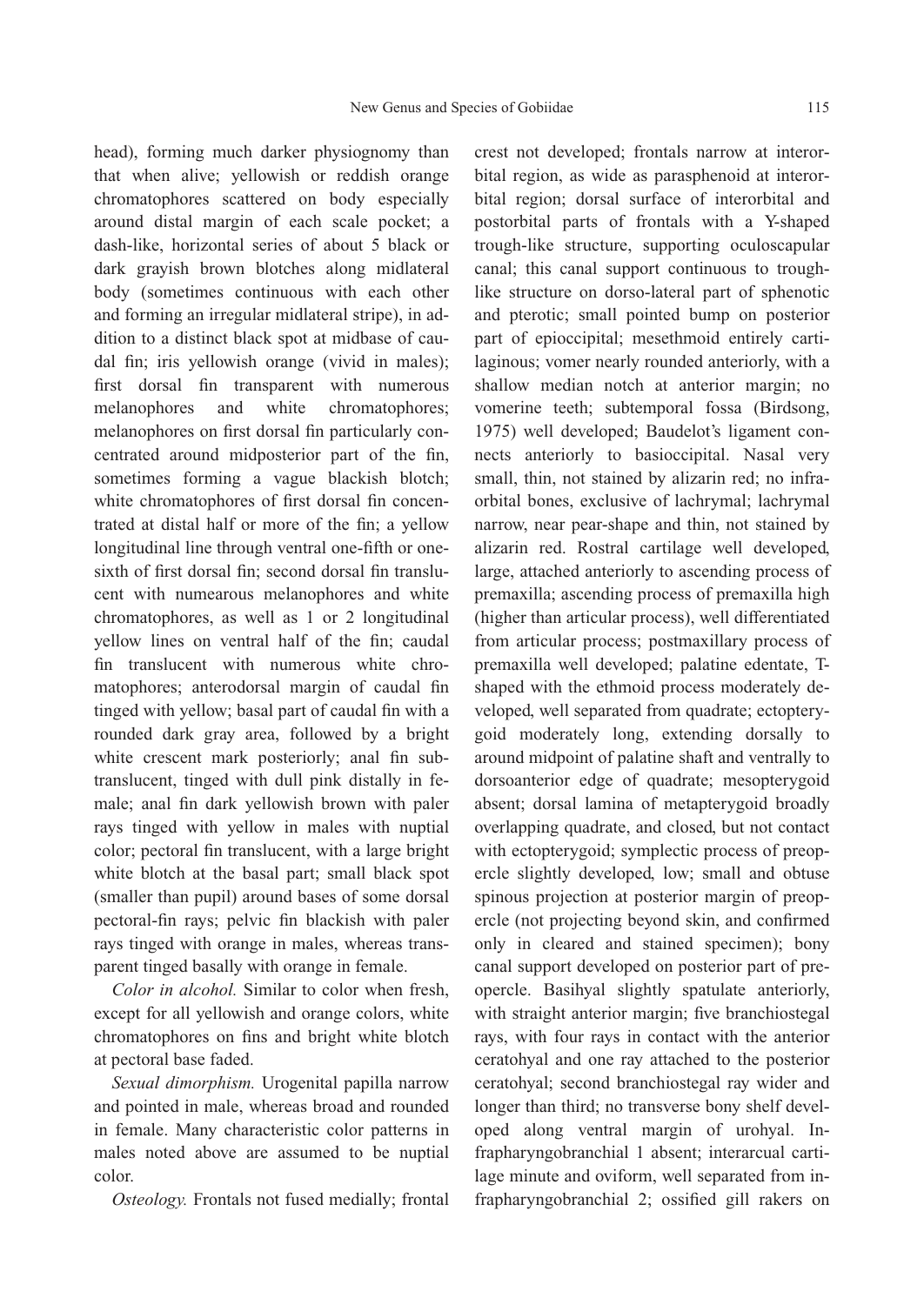outer surface first arch relatively short and spinelike or narrow and blade-like; no accessory spines on gill rakers on outer surface of first arch; inner surface of first gill arch and outer surface of second gill arch lacking bony/cartilaginous gill rakers; inner surface of second gill arch and both inner and outer surfaces of third and fourth gill arches with small, dorsally spinulose ossified gill rakers with 1–2 spines in each. Four pectoral radials; scapula reduced in size, entirely cartilaginous; pectoral radial attached to cleithrum; mid-lateral margin of lateral wing of cleithrum projecting, forming anterolaterally-directed acute process; dorsal postcleithrum absent; short thread-like ventral postcleithrum present. Pelvis articulates with cleithrum via well-developed pelvic intercleithral cartilage; postpelvic process (Akihito and Meguro, 1981) moderately developed. Vertebrae  $10+16=26$ ; posteriormost neural spine (on 15th caudal vertebra) broad and blade-like; pleural ribs on third to 10th precaudal vertebrae; epineural ribs on all precaudal vertebrae and anteriormost 3–4 caudal vertebrae, none fused with pleural ribs; anterior dorsal prezygapophyses not developed, except for second to sixth precaudal vertebrae with blunt, anteriorly directed projections; P-V 3/II II I I 0/9; anterior two pterygiophores of second dorsal fin lack middle radials; two anal-fin pterygiophores anterior to first haemal spine; single epurals; hypurals  $3+4$  fused to urostyle, articulating with hypurals  $1+2$ ; parhypural moderately developed, pointed medially; dorsal and ventral procurrent cartilages moderately large, not extending anteriorly to vertical lines through tips of neural and haemal spines of 3rd pleural centrum (PU3), respectively.

**Distribution and habitat.** Type series of *Phoxacromion kaneharai* was collected from Amami-oshima Island and Okinawa-jima Island of Ryukyu Islands, Japan. Senou *et al.* (2004: 479) noted that this species (as "Gobiidae indet. Gen. and sp. 13") was found solitary under rubbles on sandy and pebble bottoms in protected bays at depths of 2–3 m. Single paratype (KPM-NI 4170) was collected at 20 m depth.

**Remarks.** Hiroyuki Kanehara (pers. comm.) has found the orange-head form (as shown in Fig. 1A) of *Phoxacromion kaneharai* guarding eggs in Amami-oshima Island, Ryukyu Islands, Japan. Also, one of the specimen pairs was observed with yellowish-orange coloration on the head. He concluded that the orange-head specimens were males in nuptial color. Based on our examination of orange-head specimens (i.e., AMS I. 44870-001, NSMT-P 94892 and 94894, OMNH-P 353749 and YCM-P 44206), all of them were males. The other color variant, paler body with reddish mid-lateral blotches (see Senou *et al.*, 2004: 479), is much less common than the typical color form in the Amami-oshima Island, according to H. Kanehara (pers. comm.). In addition, he once saw a specimen of *P. kaneharai* with a bright reddish color pattern on its body biting another small goby (*Oplopomops* sp.). He inferred that it could be a temporary color pattern exhibited when specimens are excited or agitated (rather than, e.g., ontogenetic variation or sexual dimorphism).

**Etymology.** The new species is named for H. Kanehara, who provided valuable information and underwater photographs of the species taken in Amami-oshima Island, Amami Group of Ryukyu Islands, Japan.

*Comparative materials*. *Drombus simulus*: OMNH-P 34782-34786, 5 specimens (3 males, 1 female and 1 young), Okinawa-jima Island, Okinawa Group of Ryukyu Archipelago, Japan, 30 Aug. 2008; NSMT-P 73221, 1 specimen (male), Ambon Island, Indonesia, 1998.

## **Acknowledgments**

We express our sincere thanks to H. Kanehara (Amami-oshima Island, Kagoshima Prefecture of Japan) for providing much ecological and habitat information as well as underwater photographs. T. Yonezawa (The Foundation of Kagoshima Environmental Research and Service, Kagoshima Prefecture of Japan) and M. Ikeda collected and provided specimens of *Phoxacromion kaneharai* for our study. The following individuals assisted